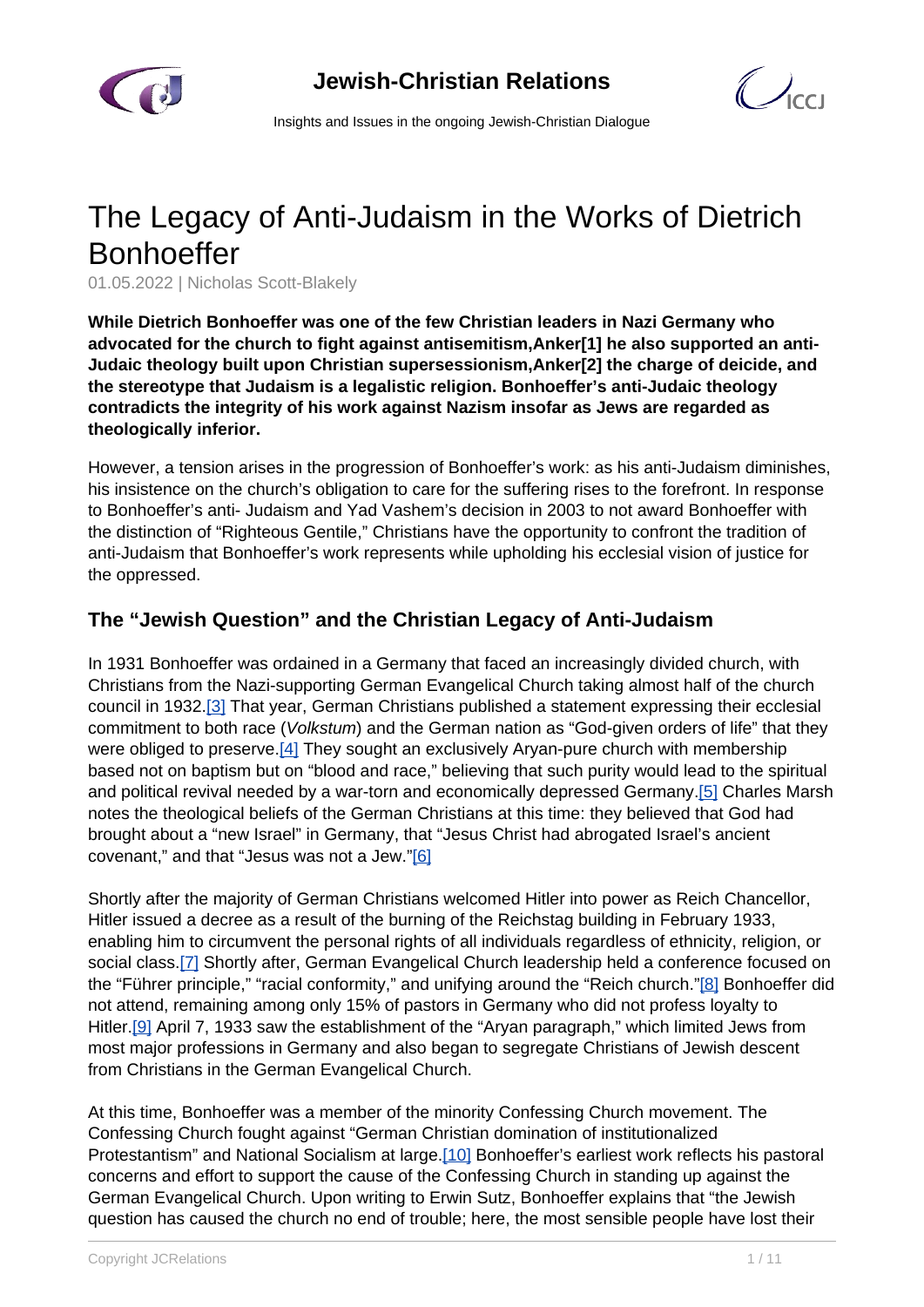heads and their entire Bible."[11] In this instance, Bonhoeffer fought against the German Christians' "ethnic chauvinism" and antisemitism that marked their movement and allegiance to Nazism.[12]

The Aryan paragraph marks the beginning of Bonhoeffer's most significant and explicit responses to the state's and church's discrimination against the Jews. In his essay, "The Church and the Jewish Question," Bonhoeffer argues that two issues arise regarding the Jewish question: the first addressing how the church should respond to the actions of the state, and the second addressing what the ecclesial consequences will be if Jewish Christians are excluded from ecclesial membership.[13] The Lutheran influence of the "two kingdoms" is apparent in Bonhoeffer's argument that the church should not directly involve itself with the state's actions; rather, "it has to affirm the state as God's order of preservation in this godless world."[14] However, this does not permit the church to remain apathetic to the actions of the state. The church is able and required to constantly ask the state if its actions are justifiable "as legitimate state actions, that is, actions that create law and order."[15] The state has the divinely-given responsibility to maintain law and order, but too little or too much of that law and order runs the risk of infringing upon the rights of individuals.

The state is the one who "makes history," according to Bonhoeffer, yet the church has a unique place in history as the community which "alone bears witness to God's breaking into history through Christ and lets the state go on making history."[16] This eschatological historymaking is fundamental to Bonhoeffer's conception of the church, because the church—confident in God's plan for eschatological redemption—"sees the old world only in the light of the new world," speaking from "the end of the world as though…the world has already been judged."[17]

Recognizing the tension between the reality of Germany in 1933 and the "eschatological majesty of revelation," Bonhoeffer attempted to help the church remain faithful to its gospelproclamation and reclaim the Bible he was afraid the church had lost.[18] Bonhoeffer saw three options for the church's response: first, to hold the state accountable for its actions; second, to care for those affected by the state's actions; and third, to take "direct political action."[19] This third option is not found in Lutheranism, serving as Bonhoeffer's radical attempt to encourage the church to end the state's persecution of those it has made into victims. Despite the uncommon nature of his third point, Bonhoeffer's reasoning is clear. The first two options reflect his Lutheran upbringing, and the third option expresses Bonhoeffer's conviction that Christians are free in Christ, which necessitates that they be unqualifiedly free to love and serve others.

However, his clearly expressed options for how the church might respond become complicated when he argues that there would be too much law and order from the state if the state excluded Jewish Christians from the church community or put "a ban on missions to the Jews" as German Christians were advocating.[20] To do either would require the church to issue a status confessionis, compelling the church to vote on whether or not to take direct political action.[21]

It is appropriate and necessary for Bonhoeffer to find the state's exclusion of converted Jews from the church problematic because the state is not permitted to exclude anyone from the church . It is also noteworthy that he fought against the attempts to end missions to the Jews which German Christians attempted, not because they respected Judaism as a religion, but because they were antisemitic. Bonhoeffer's attempts to protect missions to the Jews seem laudable to the extent that he is preserving what he sees to be an important task of the church. However, he follows by charging the Jews with deicide and finds hope for them only insofar as they will convert to Christ either at the eschaton or by means of Christian persuasion throughout history. He explains the unique, particular relationship Christians have with Jews by recalling that Christians have never ceased to forget that the chosen people committed deicide. For doing so, the Jews "must endure the curse of its action in long-drawn-out-suffering."[22]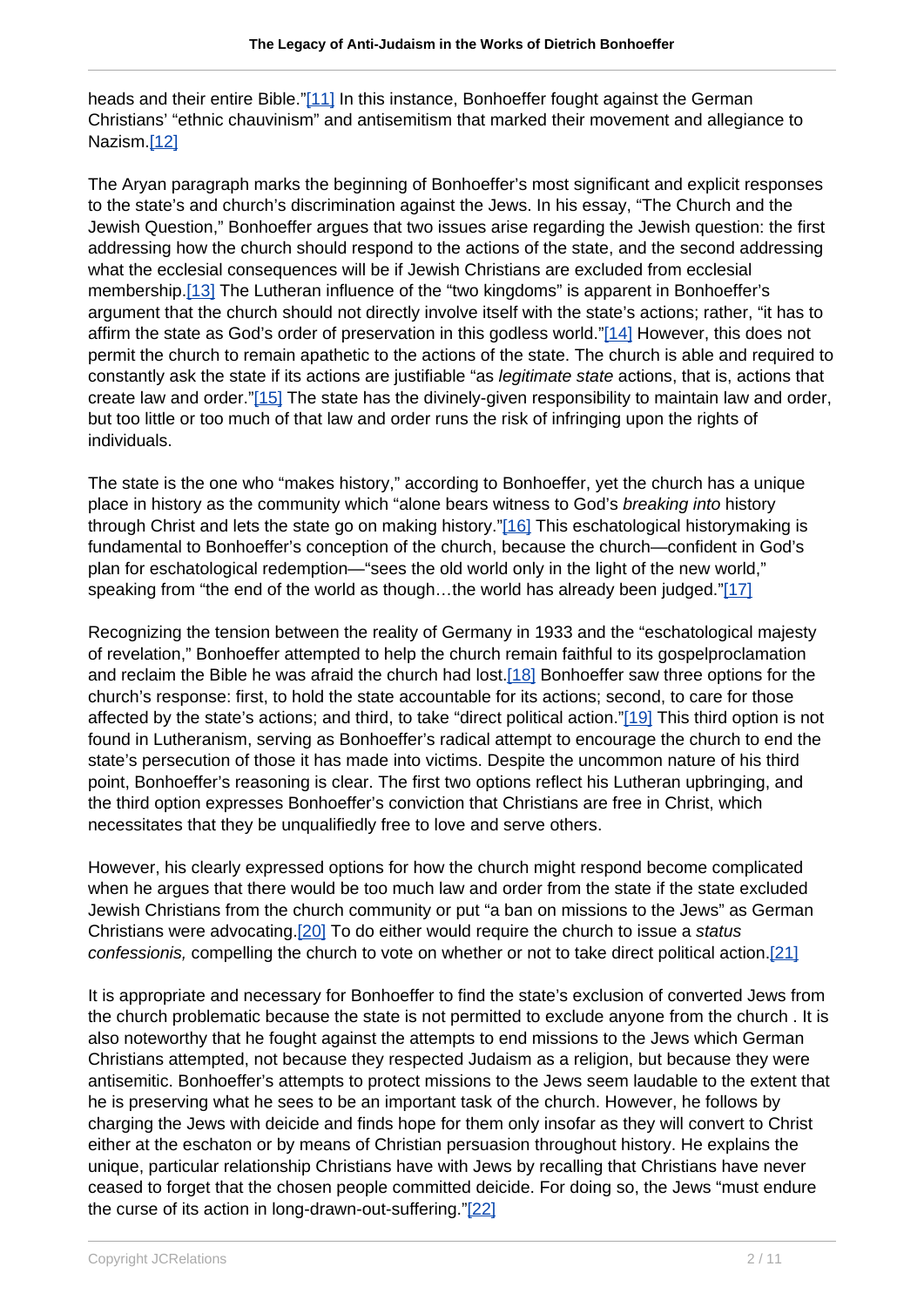By charging the Jews with deicide and claiming suffering as their rightful punishment, a theological contradiction emerges that calls into question the need for any of the three options to be enacted by the church. If the Jews are supposed to bear their suffering, why should the church care for any Jews affected by the actions of the state? Bonhoeffer's theological justification for Jewish suffering contradicts his compassion and concern for the suffering. Because of Bonhoeffer's explicit anti-Judaism,[23] his desire for preservation of the church's mission to the Jews is no longer commendable but problematic in its own respect.

Bonhoeffer's anti-Judaism is furthered by his indebtedness to Martin Luther. Bonhoeffer quotes Luther on the status of the Jews in society: the miserable Jews "are plagued everywhere, and scattered about all countries, having no certain resting place."[24] This misery, this curse, and this suffering will not cease for the Jews whom God once loved until all of Israel is converted. The church's role in relationship to Israel is to convert the Jews, while recognizing that "no state in the world can deal with this enigmatic people, because God has not yet finished with it."[25] One's attempt to solve the "Jewish question"— a problematic phrase in its own right—begins with the despairing reality that the Jewish question has been solved by God's punishment and curse upon them. Bonhoeffer perpetuates his tradition's anti-Judaism, attempting to secure the church's role to convert as many Jews as possible while the rest are to continue suffering under divinelysanctioned punishment.

Not only is this unnecessary to his overall argument, but it calls into question the genuine love of neighbor that should be the primary motivating factor in Bonhoeffer's attempt to both care for the victims of the state's actions and to reclaim a non-exclusive church. Despite his attempt to compel the church to aid the victims of the state, Bonhoeffer unnecessarily advocates for a strong Christian supersessionism that theologically diminishes his efforts. Victoria Barnett is charitable to Bonhoeffer, arguing that he should be commended for advocating that the church must stop the injustice that was beginning to happen.<sup>[26]</sup> My contention is that if the church is, in Bonhoeffer's words, to "protest through its proclamation," this anti-Judaic theology inevitably informs the proclamation as well, contributing to—yet still distinct from—a culture that was increasingly against Jews.[27]

Bonhoeffer's response to the "Jewish question" as it relates to ecclesial membership and exclusion furthers the tension between his anti-Judaism and his concern for the church to act rightly and justly in the world. The Aryan paragraph was receiving support from the German Reich church, "erecting a racial law as a prerequisite of Christian communion."[28] Yet to Bonhoeffer, the church could not exclude anyone who had received the baptismal sacrament, especially for the sake of the *Volk*. Bonhoeffer believed that the church was simply "the congregation of those who are called, where the gospel is rightly taught, and the sacraments are rightly administered."[29] Anyone excluded would have their rights lessened, becoming "secondclass Christians."[30] It was imperative, in Bonhoeffer's judgment, to allow Jewish Christians to remain members of the church without qualification; otherwise the church would be in jeopardy of no longer existing as the church.

Bonhoeffer advocated for the church to bravely stand up for its members—not because they were Jews who had converted to Christianity, but because they were Christians gathered together by baptism. The significance of this cannot be overlooked today or in Bonhoeffer's context, for nothing other than the grace of God— even the laws of the state— has relevancy for who can be considered a member of the Christian community. If any person or group is to be excluded, the nonexcluded members need to feel the weight of exclusion as well.[31] The solidarity that Bonhoeffer supports is absent from many of his peers, yet this is strictly an ecclesiological defense. While he rejects any significance that blood and soil might have for church membership— a rejection that impacts Christian Jews— he says nothing regarding non- Christian Jews.

This absence becomes problematic when he then uses an all-too-common Christian stereotype of legalistic Judaism. He claims that a church that embraces the limits to membership becomes a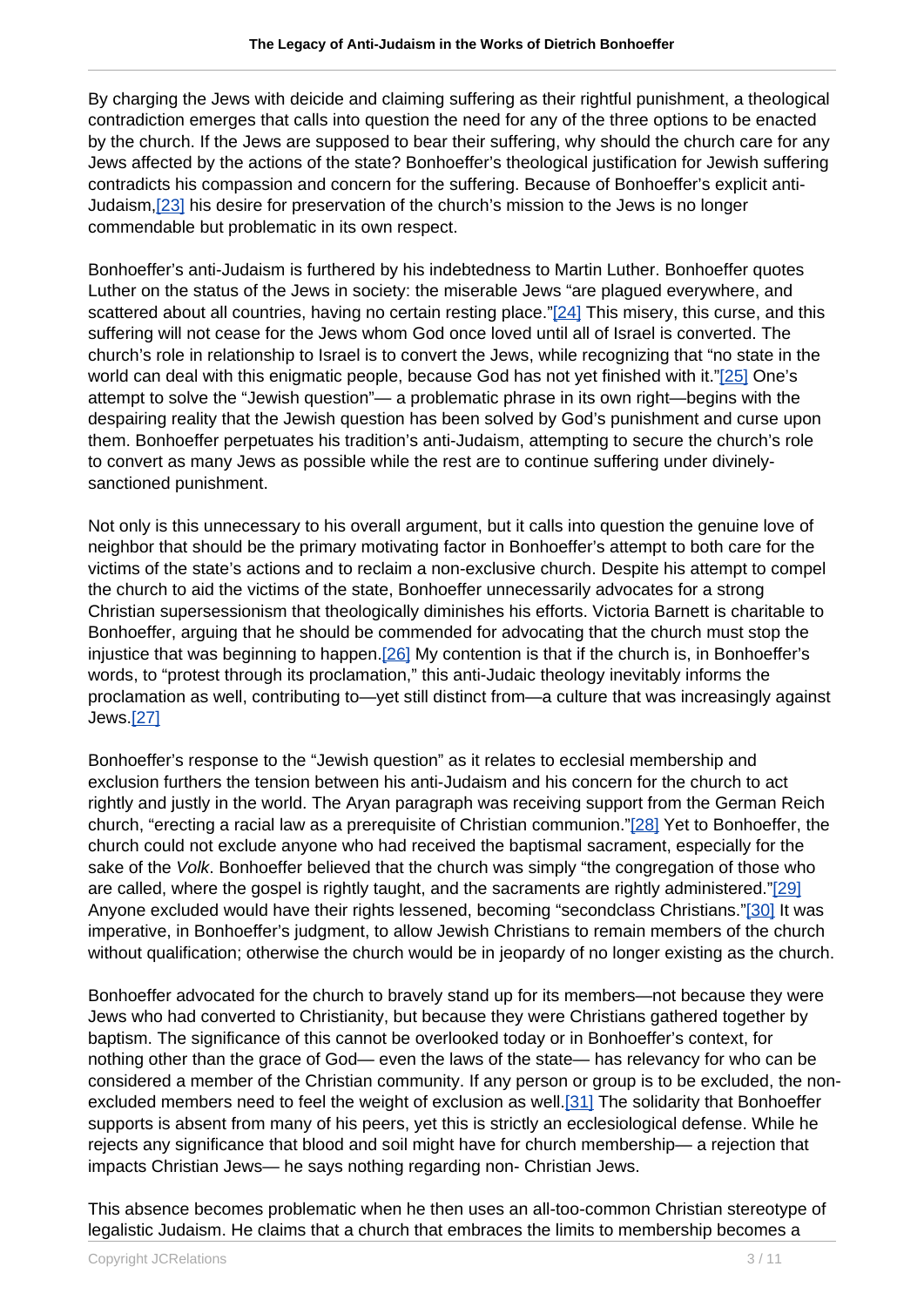Jewish Christian community. The opposite of the gospel is the law, states Bonhoeffer, and if the "Gentile Christian congregation"—meaning the German Reich church in this case— creates a congregation that is "bound by laws" of exclusion, they have become a "Church of Jewish Christian type."[32] Bonhoeffer's reasoning was based on his view that pre-Pauline followers of Jesus maintained communal membership through legalistic practices.[33] However, Bonhoeffer utilizes an unfounded stereotype of Jews as legalistic and exclusive to caution his audience from regressing to the theologically inferior Jews.

These are the most explicit statements regarding Jews that Bonhoeffer will ever make, thus giving them a lasting influence. Although he does defend the victims of the state by advocating that the church act, his anti-Judaic rhetoric complicates the legitimacy of the concern. It would be inappropriate to charge Bonhoeffer with antisemitism, as his arguments are strictly theological and thus anti-Judaic. However, the line between the two is blurred; Bonhoeffer's understanding of the Jews as theologically inferior can easily promote an understanding of the Jews not only as secondclass Christians, but racially as second-class human beings.

Bonhoeffer's remarks seems to support that the "Jewish question" would only be solved if and when all Jews convert to Christianity. This is not unique to Bonhoeffer, as Barnett notes that many of the ecumenical groups that were helping the most with Jewish refugees during Bonhoeffer's life attempted to convert Jews as well.[34] Their humanitarian efforts had an ulterior motive which did not eliminate the good accomplished, but damaged the integrity of their efforts. As such, Rabbi Stanley Rosenbaum is critical of Bonhoeffer's work from 1933, writing him off as simply a "horrified humanitarian."[35]

Rosenbaum is keen to assess that Bonhoeffer and Luther both share a theology that neglects to understand Judaism outside of the "cardboard image of their Sunday Schools."[36] Bethge also recognizes that he and Bonhoeffer both were formed in a culture of anti-Judaic theology, which had embedded within it a biased account of Jews and Judaism.[37] This definition was given by the church, which strictly read the Older Testament christologically, failing to consider Jewish responses or an account of Judaism in Jewish terms.[38]

# **Caring for the Powerless: The Aftermath of the "Jewish Question"**

As persecution increases of the Jews and others viewed as undesirable, Bonhoeffer's explicit anti-Judaism decreases, whereas his attempts to urge Christians to care for the powerless and suffering in his context emerges as the central focus of his thought. In his discourse on the Sermon on the Mount in Discipleship, Bonhoeffer recognizes how difficult it has become to remain on the "narrow path of the church's decision" and simultaneously embody the love and mercy that God has for all people, especially the "weak and godless."[39] When faced with a decision on how to act as a disciple, Bonhoeffer responds with his summary of Jesus's message: "bless them, do good to them, pray for them without condition, without regard for who they are."[40] This is consistent throughout Bonhoeffer's later work, especially in *Ethics* when he states that the Sermon on the Mount is the "proclamation of the incarnate love of God" that compels Christians to "self-denial" and maintain responsibility to and for the other.[41]

The church, following Jesus' example, is not permitted to exercise retribution in a way that seeks an eye for an eye. Instead, for the sake of the community, "retribution means patiently bearing the blow."[42] Disciples are unable to claim individual rights as their own possessions, but they should instead deny those rights for the sake of the other. Evil is overcome by finding itself squelched by the powerless, who choose not to respond with force. This is how crucifixion is turned into new life, with "marks of suffering" becoming "signs of grace."[43] Because of the incarnation in which Jesus "restored the image of God for all who bear a human countenance," any attacks on the poor and powerless are made against Christ himself.<sup>[44]</sup> Or, as he writes later in *Ethics*, "In Christ we see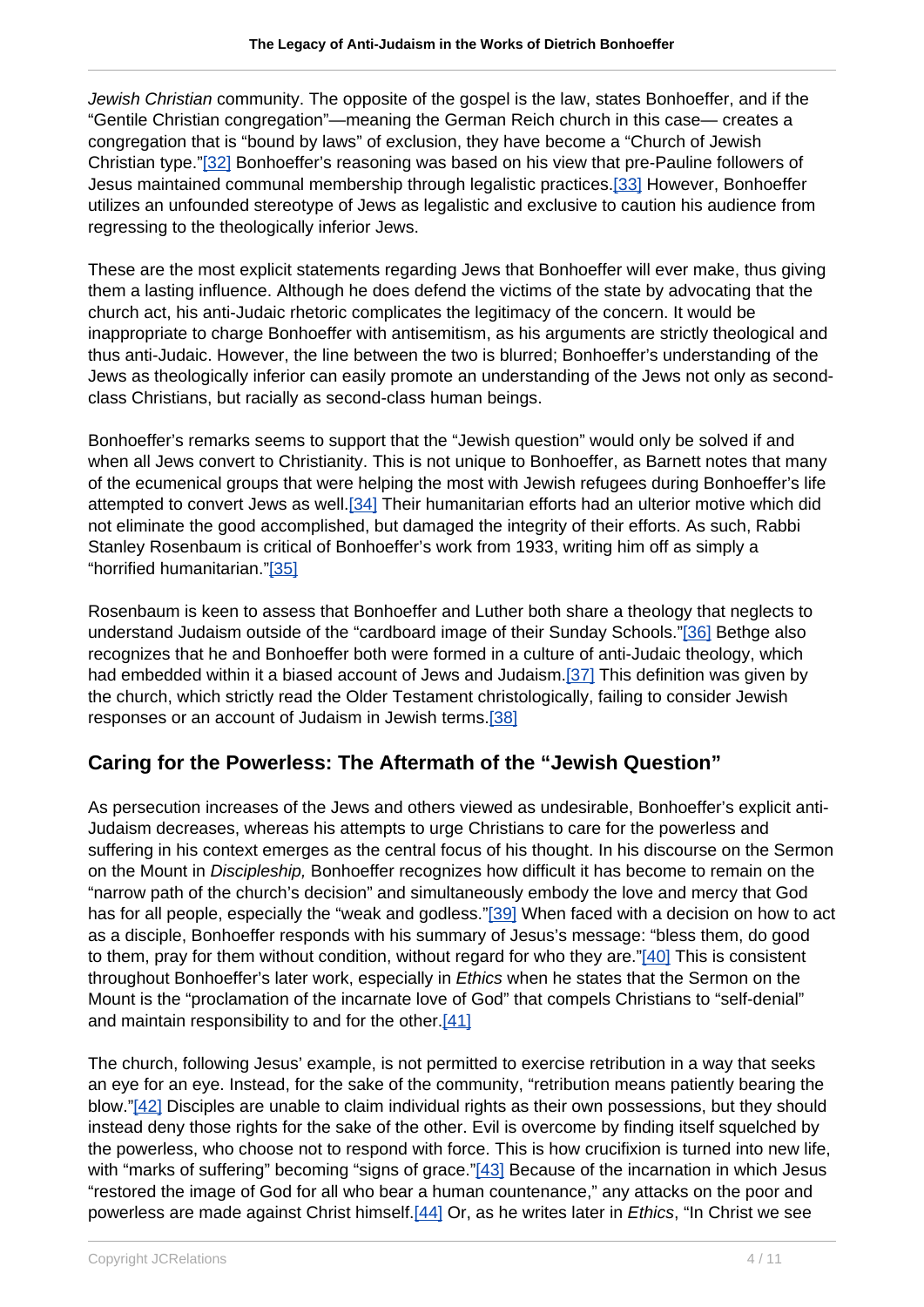God in the form of the poorest of our brothers and sisters."[45]

It is clear that Bonhoeffer is calling Christians to action for the sake of the powerless in the midst of Nazi Germany. However, the integrity of this message to suffer with and for the suffering is compromised by the anti-Judaic theology that is simultaneously present in Discipleship. Bonhoeffer maintains that Jews are thoroughly sinful because they have misused the law by making an idol of it and, in their legalism, have even attempted to use the law to control God.[46] In doing so, the Jews have cut themselves off from God, and God from them.[47] Bonhoeffer writes that even Sodom and Gomorrah will receive more mercy in their punishment because Israel has committed the gravest of sins: they rejected Jesus.[48] Jesus is able to forgive sins, but "those who reject the word of salvation itself cannot be saved" and are thus eternally rejected by God.[49] Despite his claims to make no distinctions for whom to suffer, there is a powerful undercurrent in his work that compromises his compelling thoughts on suffering— especially as they would apply to Jews suffering under Hitler.

Years later when Bonhoeffer writes Ethics, he once again focuses on the church's obligation to care for the powerless with a surprising absence of the anti-Judaic rhetoric that had previously permeated his work. In a striking section of *Ethics*, Bonhoeffer reflects on the church's complicity in Nazi Germany. He confesses that the church has squandered the name of Jesus Christ by not confronting the people who have abused that name to wreak havoc in society. Instead of fighting for the "most defenseless brothers and sisters of Jesus Christ," the church has ignored "the arbitrary use of brutal force…of countless innocent people…without finding ways of rushing to help them."[50] The church is guilty for having neglected each of the three options Bonhoeffer advocated for in 1933: the church neither held the state accountable through indirect or direct political action, nor did the church tend to the state-created victims.

Bonhoeffer argues for the protection of all lives because of the sanctity of life, a sanctity which no "arbitrary construct"— by which he means an individual, community, or institution— can decide.[51] Only in the God who creates, rather than in the politics of humans, can the worth of a life be determined. If an "arbitrary construct" attempted to interfere with the God-given value of life, inappropriate distinctions of "socially valuable or worthless life" would arise only to be "abandoned to the need of the moment and therefore to arbitrary action."[52] However, with the belief that God has deemed all human lives worthy of life, Bonhoeffer argues that life must be protected from "arbitrary killing."[53] As soon as the arbitrary killing of those deemed worthless takes place, "that group of people would fall victim into extermination."[54] These passages from Ethics are difficult to read without assuming Bonhoeffer was alluding to the innocent lives that were beginning to disappear in his midst—including those of the Jews. To do otherwise would be far too pessimistic of Bonhoeffer's work.

However, the irony between seemingly contradictory stances—that of blatant anti- Judaism yet a critical concern for those who suffer—remains even in this stage of Bonhoeffer's life, but in a new form. In Ethics, Bonhoeffer writes that the "historical Jesus Christ is the continuity of our history."[55] This is so because Jesus' messianic fulfillment serves as the connection point between Israel's history and Christianity. Bonhoeffer argues that the Jews have the purpose of keeping "open the question of Christ," serving as the "sign of God's free, gracious election and of God's rejecting wrath." "Driving out the Jew(s) from the West," Bonhoeffer writes, "must result in driving out Christ with them, for Jesus Christ was a Jew."[56] This passage is remarkable yet complicated for two reasons. First, although this is, as Kenneth Barnes notes, the first time Bonhoeffer links "Christianity with the Jews as Jews, not as potential Christians," the instrumental role Bonhoeffer grants the Jews should not be ignored: they cannot be driven out of society because of the theological role they serve.[57] This role is to remind Christians that Jews are the rejected people of God whereas Christians are the elected people of God. Second, this passage is also the first and only time Bonhoeffer identifies the Jewishness of Jesus—an identification which is anomalous (and dangerous) for German theologians at this time—hinting at but never developing a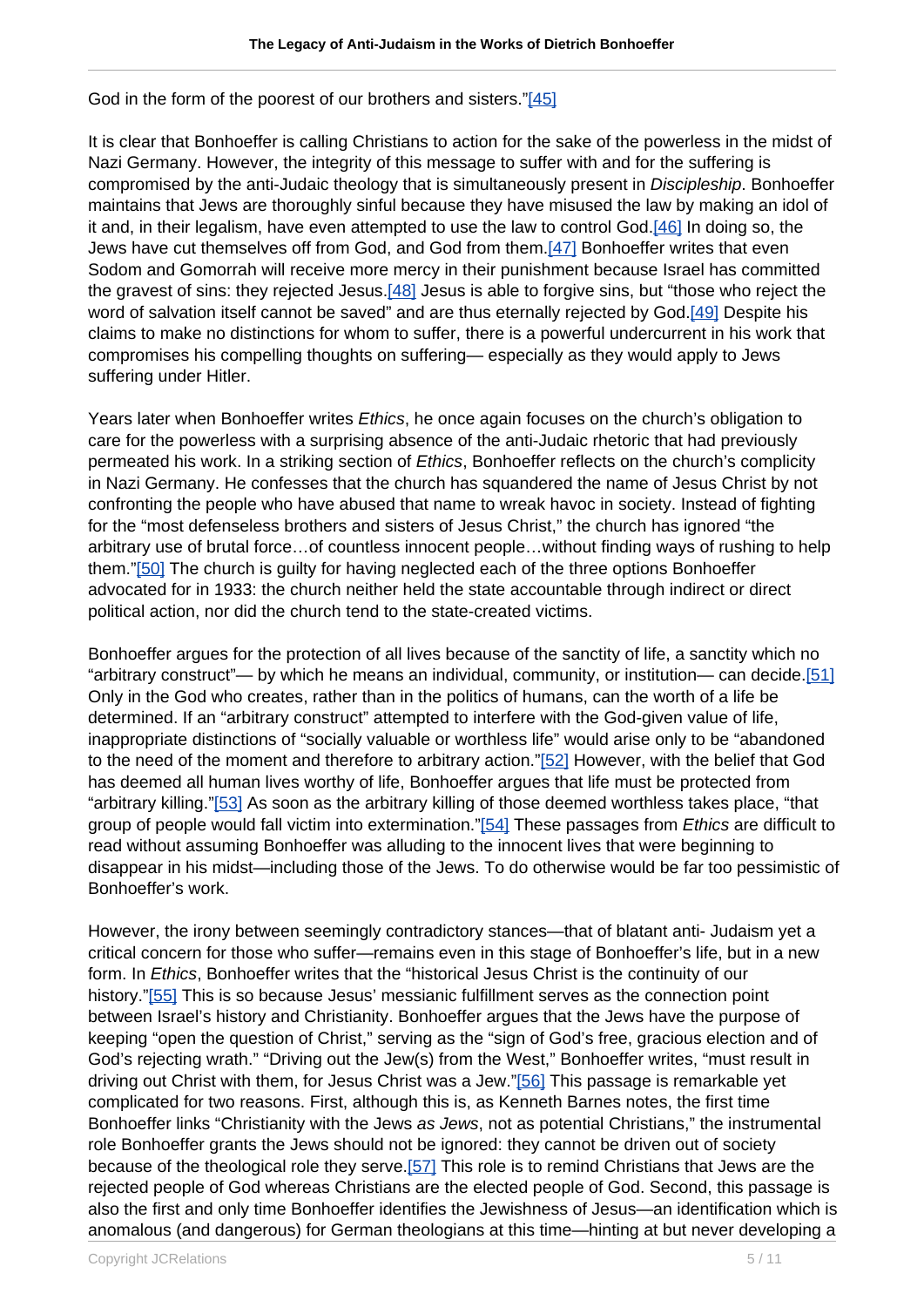theological bond between Jesus' identity and the indispensable presence of Jews in his midst. However, these two links Bonhoeffer makes between Christians and the people of Israel and Jesus and his Jewish identity are blips in Bonhoeffer's larger theology of the Jews and Judaism.

Bonhoeffer's aforementioned thoughts in *Discipleship* and *Ethics* do not explicitly contradict the anti-Judaic rhetoric present throughout his work up to this point. Rather, they highlight, as Eva Fleischner notes, the tension between the bravery of Bonhoeffer's work against Nazism with "how deeply the teaching of contempt has taken root."[58] Bonhoeffer, according to Barnett, did begin to think differently about the Jews as persecution by the Nazi regime intensified.[59] However, due to his premature and tragic death, it is unclear whether or not Bonhoeffer began to reassess his theological stances regarding Jews. Thus far, Bonhoeffer argued in the early 1930's for an anti-Judaic theology while also attempting to advocate for the victims of the state. His thoughts in Discipleship still reflect the tension between caring for victims and an undercurrent of anti-Judaism. But by *Ethics*, he begins to focus almost entirely upon caring for the powerless. Despite reflecting the anti-Judaism of his day—rather forcefully at times—Bonhoeffer's advocacy for the suffering comes to the forefront of his thought and remains his priority until his death.

This priority is seen most poignantly during his imprisonment in 1943 until his execution in 1945. Ignoring the temptation for self-pity, Bonhoeffer focuses on a hope for God to be put back into God's rightful place in the world: at the center. Bonhoeffer's assessment of the world from prison was that he was now living in a society that no longer had a need for the *deus ex machina* God. It was not that the world had become entirely atheistic, but that there had been a complete misappropriation of God's purpose and function in the world. Bonhoeffer assessed that God had been used for too long "as the stopgap for the incompleteness of our knowledge," but humans were now at a point when most issues could be understood in the world without the need for "Working hypothesis: God."[60] By learning about itself and how it works, the world had become confident in its own abilities. Bonhoeffer observed that questions involving "death and guilt" were the only questions left for which religious people looked to God for answers.[61] This created an illusion that religion's purpose was to secure personal salvation as a means to overcome this question of how to deal with death. Bonhoeffer criticizes this utilization of God, for "human life and human goodness" on this earth reflect what God values and what humans should be focused on.[62] There is no righteousness to be found in a personal understanding of salvation; God cannot be confined to private compartments of people's lives, because the righteousness of God is God's kingdom "on earth" at "the center of everything."[63]

The world that had removed God from God's rightful place had "come of age," distorting God and religion so significantly that both needed to be relinquished in order for the true God to be rediscovered in the world.[64] Bonhoeffer viewed this challenge positively, for it eliminated misunderstandings of who God is and thus revealed the "God of the Bible."[65] The surprising revelation of this God is that God was never meant to be a working hypothesis but the source of our being. This God, in Jesus Christ, consented to be "pushed out of the world and onto the cross."[66] In doing so, Christ's actions of showing solidarity to the suffering revealed how God is known in and to the world—in a way that, once encountered, turns "all human values upside down." [67] It is this revelation of God that had been "pushed out of the world, away from public human existence" that needed to be recovered in order for the church to adequately respond to the horrors taking place in Bonhoeffer's context.[68]

In reflecting on the years leading up to his imprisonment, Bonhoeffer argued that the church had spoken and acted not for others, but for self-protection. By seeking self-preservation, the church had acted as if it were its own telos instead of participating in reconciling the world to God.[69] Bonhoeffer did not believe the situation could be fixed simply by rethinking the words the church had spoken. The church needed to participate in actions of prayer and justice for the oppressed to recover Christian identity.[70] Bonhoeffer writes to Bethge's child that, as he grows up, actions and not words will be his only option of valuable response. In the midst of the persecution of so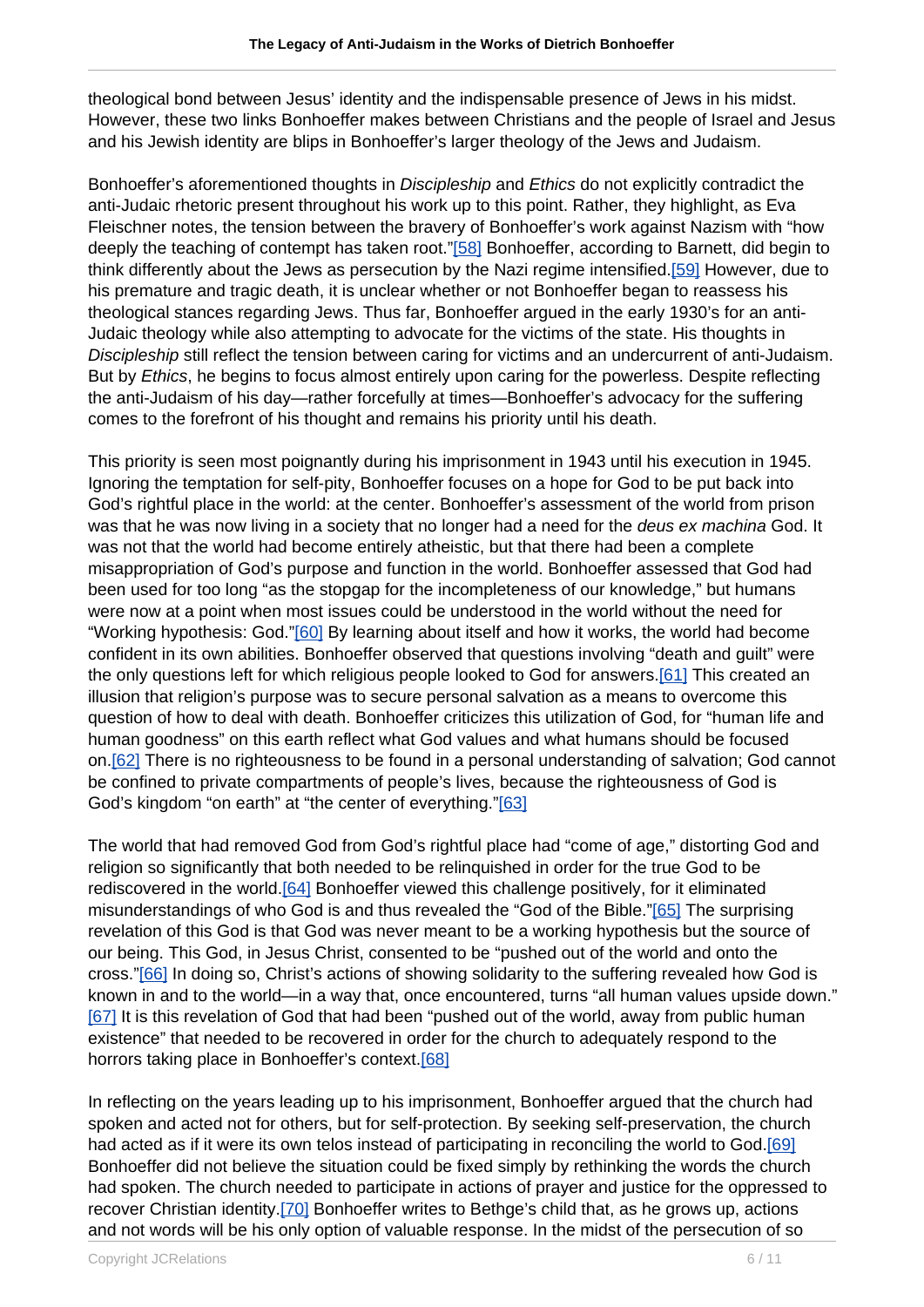many, Bonhoeffer explains that thought for him and his peers was actually "luxury afforded to onlookers," and that the evil of the war will be proof that reasonable thinking was useless.[71] To have faith, then, is not to be preoccupied by thinking, but to share in Christ's suffering, fully inhabiting all of the world's troubles and finding not oneself but the incarnation and crucifixion of Christ.[72] As Christ grants freedom for all who come to know him, the Christian must realize that this freedom is freedom for others. Bonhoeffer's Christology is marked not by a divinity from above, but from the incarnational view from below. In one of his most striking passages from prison, he reflects on the significance and value of "learning to see the great events of world history from below, from the perspective of the outcasts, the suspects, the maltreated, the powerless, the oppressed and reviled, in short from the perspective of the suffering."[73] From this vantage point, Bonhoeffer is able to see Christ anew. Jesus' identity is rooted in "being-forothers," and in joining him in this "being-for-others," the divine is experienced and self-liberation occurs.[74] To see the world from the perspective of below is to both affirm the world and the God who created it.

Bonhoeffer no longer maintains a focus on the state's role in preserving order in a godless world as he did in 1933 because the state had failed.[75] Instead, "the human being is called upon to share in God's suffering at the hands of a godless world."[76] As Nazi oppression of non-Aryans worsened, Bonhoeffer saw the urgent need for the church to reclaim its role in the world as "the origin of all forgiveness, justification, and renewal."[77] The state had failed as the protector of law and order to the extent that even the direct political action that Bonhoeffer had advocated for in 1933 was no longer an option. After witnessing for countless years of the church's collective failure to be at the center of the world in freedom for others and calling the state's actions into question, he holds the individual Christian responsible. However, the individual is not meant to pray and bring about justice alone. Rather, in individual suffering the Christian finds herself in communion with other Christians gathered together in Christ's body, finding not death or despair but joy and life.[78]

## A Legacy of Contradictory Theological Visions for the Present

As the body of Christ, the church is able to reclaim and restore God to the center of human existence. This is a human act in Bonhoeffer's theology because humans had abandoned God and distorted God's role in the world. By and in the hope of the resurrection, Christians are gathered together not in a vision of salvation that allows Christians to escape to eternity, but in a crucible of crucifixion and resurrection that "refers people to their life on earth in a wholly new way."[79] Bonhoeffer's ecclesial vision is timeless and convicting for both Christian complicity in the Holocaust and in the church's negligence to participate in the redemption of those who suffer today, for "the church is the church only when it is there for others."[80] Retribution is not rooted in fairness but in forgiveness. It is in the collective sharing of suffering with the powerless, and in the transformation of retribution, that the church can become the place where the failure of Christians to extend compassion and solidarity to the oppressed is forgiven and restored. For the church to reclaim God at the center of human existence, Bonhoeffer lamented that the suffering in Nazi Germany must not be ignored in thought or practice any longer.

Unfortunately, in the belief that any profession of loyalty to Hitler was antithetical to the Christian faith, Bonhoeffer was an anomaly among Christian leaders. However, the question to ask is what kind of Christian Bonhoeffer urged his fellow sisters and brothers to be. Bonhoeffer's work is permeated with his focus on the Christian necessity to join Christ in caring for the oppressed. However, in relation to the countless number of Jews who suffered under Hitler, the weakness in Bonhoeffer's thought was that it had an undercurrent of anti-Judaism that compromised the legitimacy of his call for Christians to join any suffering person in solidarity. He argues for a radical commitment to Christ, not Hitler, yet he also advocates for a theological commitment to Jewish survival only for the purpose of conversion.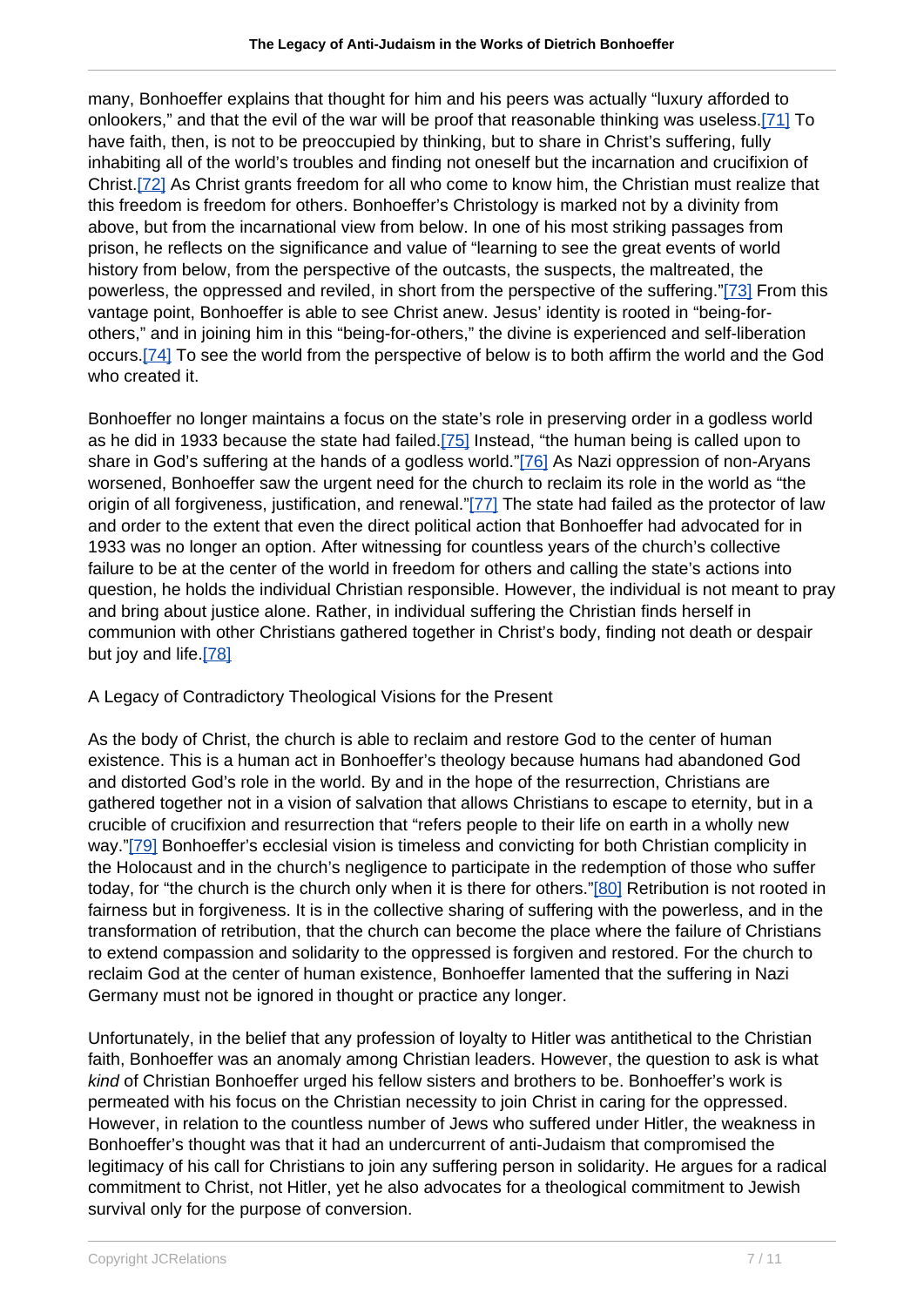As we reflect on Bonhoeffer's work today, it is crucial that we constructively engage both his staggering commitment to the oppressed and also how some Jews have assessed Bonhoeffer's work in the aftermath of the Holocaust. Two Jewish perspectives on Bonhoeffer's legacy come from Richard Rubenstein in 2000 and Yad Vashem in 2003 regarding whether Bonhoeffer should receive the distinction from Yad Vashem as a "Designation of Righteous Among the Nations."

Rubenstein optimistically affirms Bonhoeffer and believes he should be praised for his work throughout the Holocaust. He considers Bonhoeffer's troubling stance towards Jews in his 1933 work on the Jewish Question, yet he believes this anti-Judaism is less indicative of Bonhoeffer himself and more telling of his German Lutheran upbringing.[81] Rubenstein admits his deep offense at Bonhoeffer's citations of Luther, in addition to Bonhoeffer's anti-Judaic rhetoric that urged Jews to "repent of the sin of fidelity" to their Jewish tradition.[82] However, he recognizes that this was not central to Bonhoeffer's main concern, which was clearly to oppose the effects of the Aryan Paragraph on the "community where he had a voice."[83] In 1933, Bonhoeffer had had very little contact with Jews in Germany—especially religiously observant Jews. Therefore, Rubenstein does not find any compelling reason to think that Bonhoeffer should not have carried on the legacy of anti-Judaism in his tradition. Rubenstein is able to look past Bonhoeffer's anti-Judaism and celebrate his work in combatting Nazism within his Christian community. He does not deny the issues with Bonhoeffer's anti-Judaism but identifies the problem within Christianity as a whole. Rubenstein's contention is that Bonhoeffer should not be martyred for the tradition into which he was born.[84]

As for Yad Vashem, after years of rejecting various requests from Rubenstein and others for Bonhoeffer to receive the "Designation of Righteous Among the Nations," Yad Vashem went to extreme measures to thoroughly consider Bonhoeffer's case. In 2003, twenty committee members convened in an emergency session to consider Bonhoeffer's case. Even after "bending the rules," he was still unanimously denied the award.<sup>[85]</sup> The two determining criteria included whether Bonhoeffer had risked his life to save any Jews, and whether he "publicly opposed Jewish persecution or...tried to stop the murder of Jews"- even if he were unsuccessful in doing so.[86] They did not find that Bonhoeffer met these criteria, stating that he fought for the rights of Jewish-Christians pertaining to church membership as opposed to defending all Jews that suffered persecution under Nazism. Further, he supported the theological persecution of Jews based on the charge of deicide among other anti-Judaic beliefs.[87] Yad Vashem did not condemn Bonhoeffer, neither rejecting Bonhoeffer's "meritorious recognition by Christian organizations" nor questioning his "pureness of character as a believing Christian;" however, they found that his case was not appropriate for receiving the distinction.[88]

Paul van Buren, a Christian theologian engaged in post-Holocaust theology, recognized the opportunity for reconstructive theological work, arguing that despite the countless ways churches have denounced antisemitism after the Holocaust, Christians have failed to come to terms with the "virus of anti-Judaism."[89] This virus, in Stephen Hayne's opinion, communicated "the very attitudes and prejudices that made the Nazi party successful and the Holocaust possible."[90] Confessing these anti-Judaic beliefs as oppressive and unbiblical for the sake of the Jewish community at large is a way to hold together the opinions of both Rubenstein and Yad Vashem. Bonhoeffer did not survive the Holocaust and have the opportunity to rethink his anti- Judaism. However, repenting of and repudiating the virus that jeopardized the Christian proclamation for which he advocated would be a way to honor his memory and constructively engage his thought in order to move forward.

One of the greatest dangers with anti-Judaic theology in general is that it is difficult to stop theological beliefs from impacting practical actions. The question that must be asked both of Bonhoeffer and of us today is whether or not we are likely to defend the Jews if we believe God is punishing them or that they are theologically inferior. No answer can truly be given, yet the question itself is illuminating. Bonhoeffer's attempts to urge the church towards faithfulness to God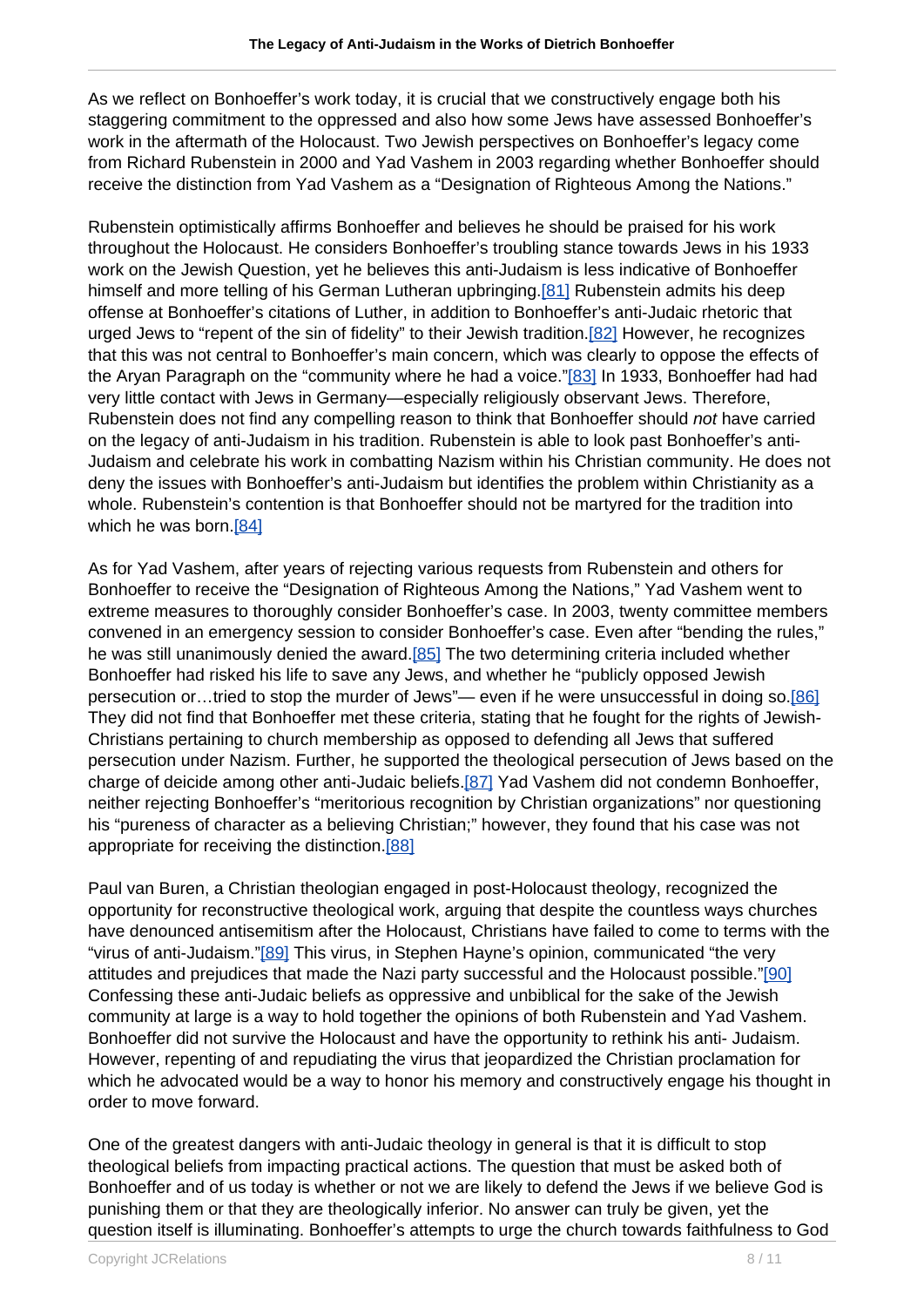in the midst of Nazi Germany are commendable and tragically rare among many Christians at that time. However, his anti-Judaism contributed to a German cultural and Christian theological understanding that Jews are inferior to others. This paper is not meant to disregard the profound impact Bonhoeffer's work and life had on his context and should have on ours today. Rather, it is to hold in tension Bonhoeffer's resistance to Nazism while recognizing the virus of anti-Judaism in the midst of his courageous and selfless efforts—a virus which continues to infect Christianity to the present day.

## **Bibliography**

**Barnes, Kenneth.** "Dietrich Bonhoeffer and Hitler's Persecution of the Jews." in Betraval: German Churches and the Holocaust. Minneapolis: Fortress Press, 1999, 110-128.

**Barnett, Victoria.** "Dietrich Bonhoeffer: The Church and the Jewish Question." United States Holocaust Memorial Museum. Accessed March 6, 2016.

[https://www.ushmm.org/information/exhibitions/online-exhibitions/special-focus/dietrich](https://www.ushmm.org/information/exhibitions/online-exhibitions/special-focus/dietrich-bonhoeffer/church-and-jewish-question)[bonhoeffer/church-and-jewish-question.](https://www.ushmm.org/information/exhibitions/online-exhibitions/special-focus/dietrich-bonhoeffer/church-and-jewish-question)

- For the Soul of the People: Protestant Protest against Hitler. Oxford: Oxford University Press, 1998.

**Barth, Karl.** Church Dogmatics, II/2. Edinburgh: T&T Clark LTD, 2010, 195-233.

**Bergen, Doris**. Twisted Cross: The German Christian Movement in the Third Reich. Chapel Hill: University of North Carolina Press, 1996.

Bethae. Eberhard. Dietrich Bonhoeffer: A Biography, ed. Victoria Barnett. Revised ed. Minneapolis: Fortress Press, 2000.

**Bonhoeffer, Dietrich**. "The Aryan Paragraph in the Church," in The Bonhoeffer Reader, ed. Clifford J. Green and Michael P. DeJonge. Minneapolis: Fortress Press, 2013, 382-388.

- "The Church and the Jewish Question." in The Bonhoeffer Reader, ed. Clifford J. Green and Michael P. DeJonge. Minneapolis: Fortress Press, 2013, 370-378.

– "Creation and Fall," in The Bonhoeffer Reader, ed. Clifford J. Green and Michael P. DeJonge. Minneapolis: Fortress Press, 2013, 210-260.

Discipleship, ed. Reinhard Krauss, John D. Godsey, and Geffrey B. Kelly, Vol. 4 of Dietrich Bonhoeffer Works. Minneapolis: Fortress Press, 2001.

– Ethics, ed. Reinhard Krauss, Clifford Green, Charles C. West and Douglass W. Stott, Vol. 6 of Dietrich Bonhoeffer Works. Minneapolis: Fortress Press, 2005.

-- "The Jewish-Christian Question as Status Confessionis," in The Bonhoeffer Reader, ed. Clifford J. Green and Michael P. DeJonge. Minneapolis: Fortress Press, 2013, 379-381.

- "Letters and Papers from Prison," in The Bonhoeffer Reader, ed. Clifford J. Green and Michael P. DeJonge. Minneapolis: Fortress Press, 2013, 761-818.

**Gerlach, Wolfgang**. And the Witnesses Were Silent: The Confessing Church and the Persecution of the Jews. ed. Victoria Barnett. Lincoln: University of Nebraska Press, 2000.

**Haynes, Stephen.** The Bonhoeffer Legacy: Post-Holocaust Perspectives. Minneapolis: Fortress Press, 2006.

**Kelley, James Patrick**, "Dietrich Bonhoeffer and the Rights of Jews," in What Have We Learned? Telling the Story and Teaching the Lessons of the **Holocaust**, ed. Franklin H. Littell, Alan L. Berger, and Hurbert G. Locke, Lewiston, NY: Edwin Mellen Press, 1993, 77-108.

**Moses, John A**. "Bonhoeffer's Germany: The Political Context," in The Cambridge Companion to Dietrich Bonhoeffer, ed. John W. de Gruchy. Cambridge: Cambridge University Press, 1999, 3-21.

**"The Request to Recognize Dietrich Bonhoeffer as a Righteous Among the Nations.**" Yad Vashem: The World Holocaust Remembrance Center. October 2, 2003. Accessed April 26, 2016. [http://www.yadvashem.org/yv/en/pressroom/pressreleases/pr\\_details.asp? cid=542#!prettyPhoto](http://http://).

Rosenbaum, Stanley. "Dietrich Bonhoeffer: A Jewish View," in Journal of Ecumenical Studies, Vol. 18.2. Philadelphia: Temple University, Spring, 1981, 301-307.

**Rubenstein, Richard L**. "Was Dietrich Bonhoeffer a 'Righteous Gentile'?" in International Journal on World Peace 17, no. 2 (2000): 33–46.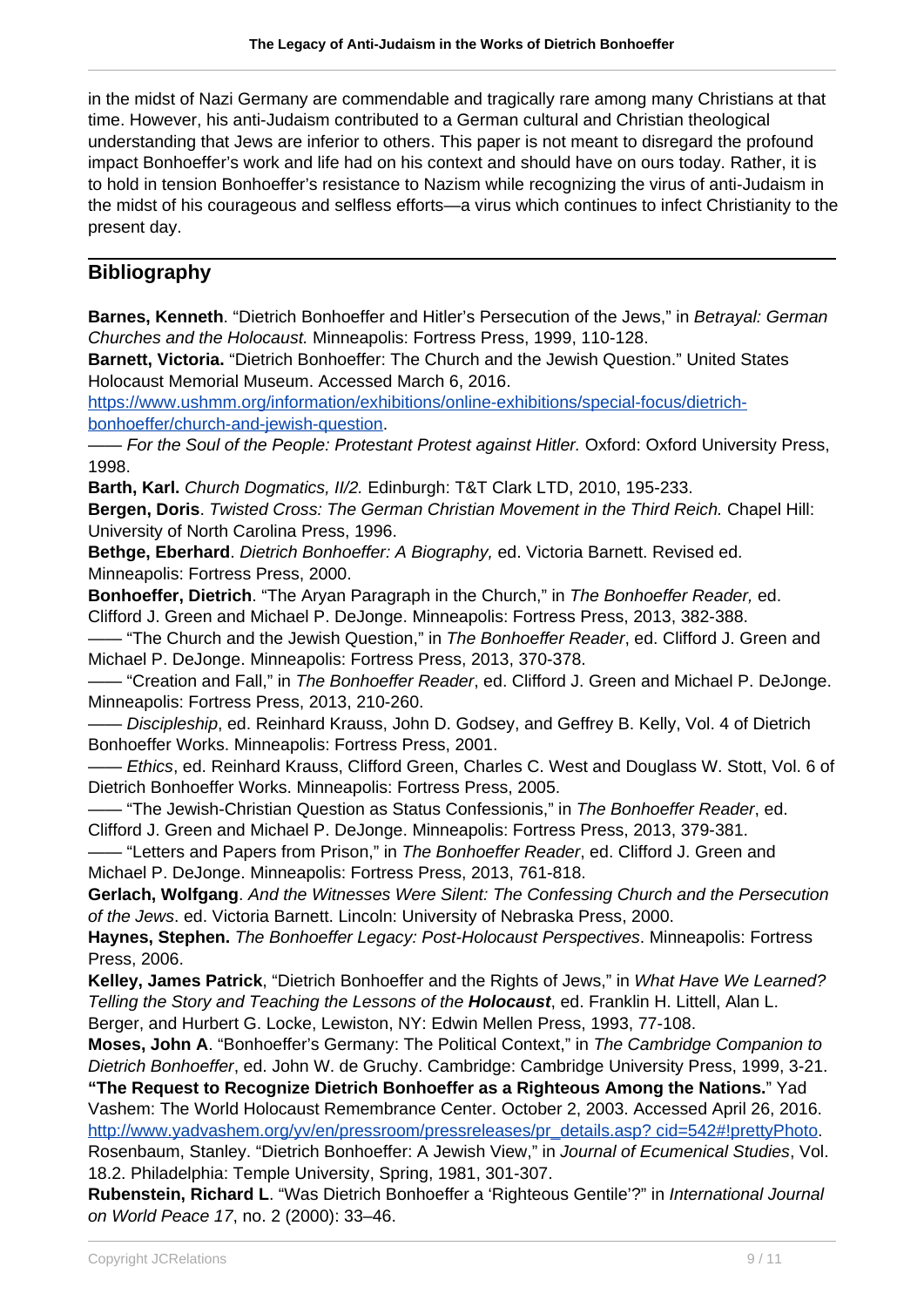### **van Buren, Paul.** "The Jewish-Christian Reality," in Religion and Intellectual Life 5, no. 1 (Fall 1987): 81–116.

[1] James Parkes, one of the first Christian theologians to identify Christian anti-Judaism and antisemitism as a theological problem, intentionally used "antisemitism" (as opposed to "anti-Semitism"), as it best translated the phrase of Judenhass, or "Jew hatred" from German into English (See Terence Donaldson, Jews and Anti- Judaism in the New Testament: Decision Points and Divergent Interpretations [London: SPCK, 2010], 13, n. 35). However, the spelling of "antisemitism" now involves an international socio-political debate. I follow Parkes and the International Holocaust Remembrance Alliance's (IHRA) recommendation of "antisemitism." As of 2015, the hyphenated spelling ("anti-Semitism), according to the IHRA, "allows for the possibility of something called 'Semitism', which not only legitimizes a form of pseudo-scientific racial classification that was thoroughly discredited by association with Nazi ideology, but also divides the term, stripping it from its meaning of opposition and hatred toward Jews…The philological term 'Semitic' referred to a family of languages originating in the Middle East whose descendant languages today are spoken by millions of people mostly across Western Asia and North Africa. Following this semantic logic, the conjunction of the prefix 'anti' with 'Semitism' indicates antisemitism as referring to all people who speak Semitic languages or to all those classified as 'Semites'. The term has, however, since its inception referred to prejudice against Jews alone" (International Holocaust Remembrance Alliance Committee on Antisemitism and Holocaust Denial, "Memo on Spelling of Antisemitism," April 2015, accessed December 1, 2018, [www.holocaustremembrance.com/sites/default/files/memo-on-spelling-of-antisemitism\\_final-](https://www.holocaustremembrance.com/sites/default/files/memo-on-spelling-of-antisemitism_final-) 1.pdf.).

[2] Supersessionism is the belief that Christians have replaced Jews as the people of God, thereby making God's covenant with the Jews obsolete. This definition is both faithful to the etymological origins of supersessionism–which refers to "when one person sits on the chair of another, displacing the latter"–and it illuminates why supersessionism is sometimes called replacement theology (Clark M. Williamson, A Guest in the House of Israel: Post-Holocaust Church Theology, [Louisville, KY: Westminster/John Knox Press, 1993], n. 268).

[3] Eberhard Bethge, Dietrich Bonhoeffer: A Biography, ed. Victoria Barnett (Minneapolis: Fortress Press, 2000), 233.

[4] Wolfgang Gerlach, And the Witnesses Were Silent: The Confessing Church and the Persecution of the Jews, ed. Victoria Barnett (Lincoln: University of Nebraska Press, 2000), 11.

[5] Doris Bergen, Twisted Cross: The German Christian Movement in the Third Reich (Chapel Hill: University of North Carolina Press, 1996), 2, 4, 11. [6] See Charles Marsh, Strange Glory: A Life of Dietrich Bonhoeffer (New York: Alfred A. Knopf Press, 2014). I wish to express my gratitude to Nancy Duff for drawing my attention to this component of Marsh's work, and for her substantive feedback throughout this paper during and after her course on Bonhoeffer's theology at Princeton Theological Seminary in 2016.

[7] Bethge, 263.

[8] Ibid., 269-270.

[9] Stanley Rosenbaum, "Dietrich Bonhoeffer: A Jewish View," in Journal of Ecumenical Studies 18, no. 2, (Spring, 1981): 301.

[10] Bergen, 12.

[11] Gerlach, 25.

[12] Bergen, 22.

[13] Dietrich Bonhoeffer, "The Church and the Jewish Question," in The Bonhoeffer Reader, ed. Clifford J. Green and Michael P. DeJonge (Minneapolis: Fortress Press, 2013), 371-372.

[14] Bonhoeffer, "The Church and the Jewish Question," 372.

[15] Ibid., 373.

[16] Ibid., 372-373.

[17] Bonhoeffer, "Creation and Fall," in The Bonhoeffer Reader, ed. Clifford J. Green and Michael P. DeJonge, (Minneapolis: Fortress Press, 2013), 211. [18] Bethge, 255.

[19] Bonhoeffer, "The Church and the Jewish Question," 374.

[20] Ibid., 374. Gerlach notes that the previous year, the German Christians rejected any mission to proselytize the Jews, claiming that it posed a "grave danger to our Volkstrum" (Gerlach, 11).

[21] Ibid., 375.

[22] Ibid., 375.

[23] Anti-Judaism is theological antipathy towards Judaism and Jews, whereas antisemitism is socio-political antipathy towards Jews and Judaism. Anti-Judaism is instrumental for Christians, as it functions primarily as an apologetic that Christians have used to reinforce their supposed superiority over Jews and Judaism. See Edward H. Flannery, The Anguish of the Jews: Twenty-Three Centuries of Antisemitism, (New York, NY: Paulist Press, 1985), 301. Although anti-Judaism and antisemitism are distinct forms of antipathy, Christians have proved that the two are related in that antisemitism readily follows from theological contempt for Judaism. Christian anti-Judaism creates a hermeneutic that unintentionally encourages Christians to express theological disagreements by means of contempt for Jews. However, intentional encouragement of antisemitism has occasionally occurred throughout church history. See Martin Luther, "On the Jews and their Lies," in Luther's Works, ed. Jaroslav Pelikan and Helmut T. Lehmann (Philadelphia, PA: Fortress, 1971). Luther's theological polemic concludes with encouraging Christians to burn synagogues, destroy the homes of Jews, and kill any rabbis who continue religious instruction (268-269).

[24] Bonhoeffer, "The Church and the Jewish Question," 375.

[25] Ibid., 375.

[26] Victoria Barnett, "Dietrich Bonhoeffer: The Church and the Jewish Question," United States Holocaust Memorial Museum, Accessed March 6, 2016: [www.ushmm.org/information/exhibitions/onlineexhibitions/](https://www.ushmm.org/information/exhibitions/onlineexhibitions/) special-focus/dietrich-bonhoeffer/church-and-jewish-question.

[27] Bonhoeffer, "The Aryan Paragraph in the Church," in The Bonhoeffer Reader, ed. Clifford J. Green and Michael P. DeJonge, (Minneapolis: Fortress Press, 2013), 387.

[28] Bonhoeffer, "The Jewish-Christian Question as Status Confessionis," in The Bonhoeffer Reader, ed. Clifford J. Green and Michael P. DeJonge, (Minneapolis: Fortress Press, 2013), 380.

[29] Bonhoeffer, "The Aryan Paragraph in the Church," 385-386.

[30] Ibid., 387.

[31] Bonhoeffer, "The Jewish-Christian Question as Status Confessionis," 381.

[32] Bonhoeffer, "The Aryan Paragraph," 387; "The Church and the Jewish Question," 377, 380.

[33] Bonhoeffer, "The Aryan Paragraph," 383.

[34] Barnett, "Dietrich Bonhoeffer: The Church and the Jewish Question."

[35] Rosenbaum, 304.

[36] Ibid., 305.

[37] Eberhard Bethge, "The Holocaust and Christian Antisemitism: Perspectives of a Christian Survivor," Union Seminary Quarterly Review, 32, nos. 3 & 4, (1977): 146.

[38] Rosenbaum, 305.

[39] Bonhoeffer, Discipleship, in Dietrich Bonhoeffer Works, vol. 4, ed. Reinhard Krauss, John D. Godsey, and Geffrey B. Kelly (Minneapolis: Fortress Press, 2001), 40.

[40] Ibid., 139.

[41] Bonhoeffer, Ethics, in Dietrich Bonhoeffer Works, vol. 6, ed. Reinhard Krauss, Clifford Green, Charles C. West and Douglass W. Stott (Minneapolis: Fortress Press, 2005), 242-243.